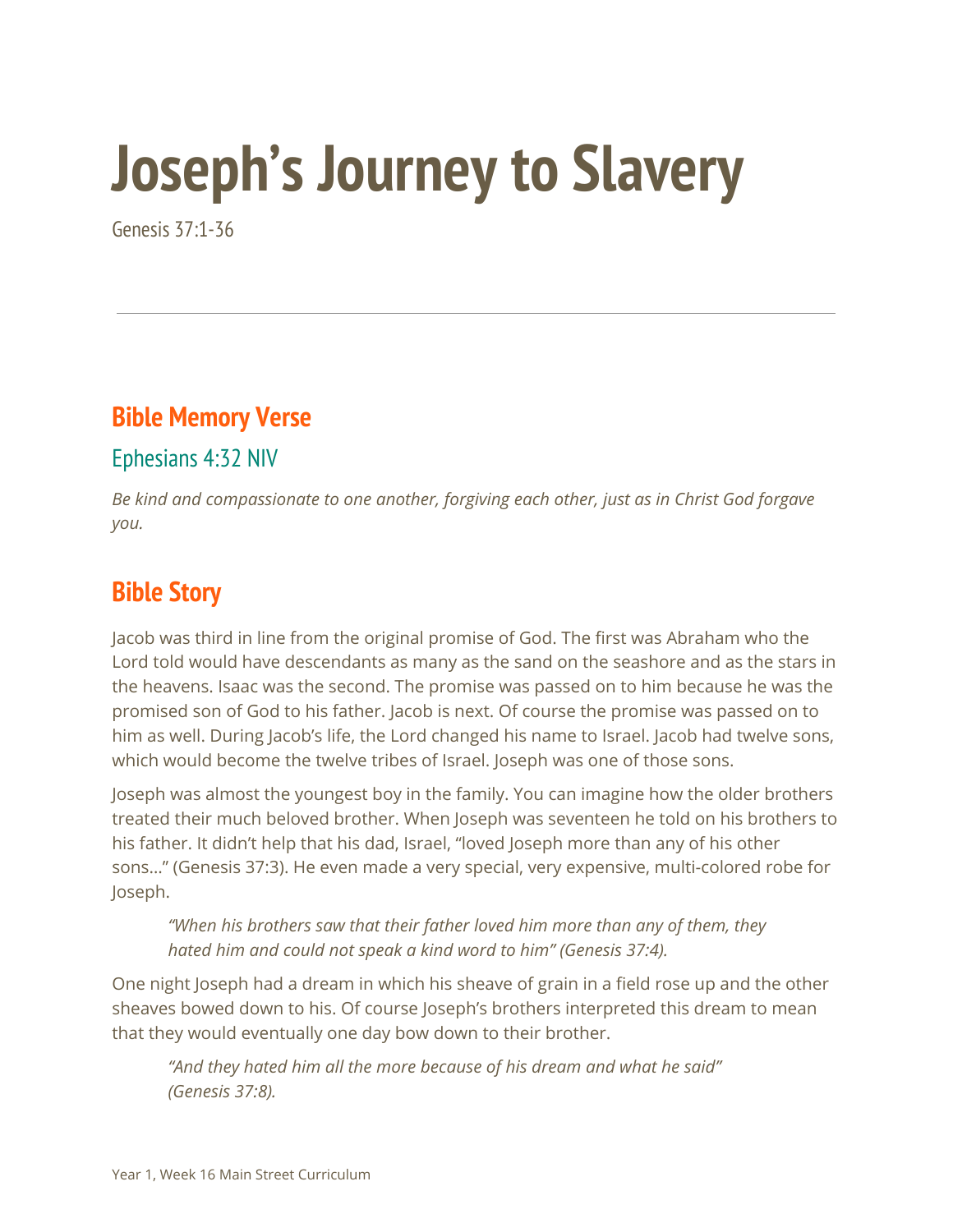Joseph had another dream where the sun and the moon and eleven stars were all bowing down to him.

*"When he told his father as well as his brothers, his father rebuked him and said, 'What is this dream you had? Will your mother and I and your brothers actually come and bow down to the ground before you?' His brothers were jealous of him, but his father kept the matter in mind" (Genesis 37:10-11).*

Obviously Joseph's apparent bragging could only be tolerated so much.

One day Joseph's father sent him to go check on his brothers while they were grazing the flocks. The young dreamer wandered around looking for his brothers and soon found them near Dothan.

*"But when they saw him in the distance, and before he reached them, they plotted to kill him. 'Here comes that dreamer!' they said to each other. 'Come now, let's kill him and throw him into one of these cisterns and say that a ferocious animal devoured him. Then we'll see what comes of his dreams'" (Genesis 37:18-20).*

From the sounds of it, Joseph's brothers were really upset with him!

The oldest brother, Reuben, tried to intercede for his younger brother and suggested to just throw him in the cistern and not actually kill him. So they did. His brothers grabbed Joseph, stripped him of his special robe, and threw him into the cistern. While they were eating lunch (without Reuben's presence mind you), Joseph's brothers saw a caravan of Ishmaelites caring supplies on their way to Egypt. Then they got a grand idea:

*"What will we gain if we kill our brother and cover up his blood? Come, let's sell him to the Ishmaelites and not lay our hands on him; after all, he is our brother, our own flesh and blood" (Genesis 37:26-27).*

They all thought this was a splendid idea. So they sold their brother Joseph into slavery for twenty shekels of silver to the traveling Ishmaelites. Meanwhile, Reuben returned and found Joseph not in the cistern! He was distraught! What was he going to tell his father?! So they came up with another brilliant plan:

*"...they got Joseph's robe, slaughtered a goat and dipped the robe in the blood. They took the ornamented robe back to their father and said, 'We found this. Examine it to see whether it is your son's robe.' He recognized it and said, 'It's my son's robe! Some ferocious animal has devoured him. Joseph has surely been torn to pieces.' Then Jacob tore his clothes, put on sackcloth and mourned for his son many days" (Genesis 37:31-34).*

To Jacob, Joseph was dead.

*"Meanwhile, the Midianites sold Joseph in Egypt to Potiphar, one of Pharaoh's officials, the captain of the guard" (Genesis 37:36).*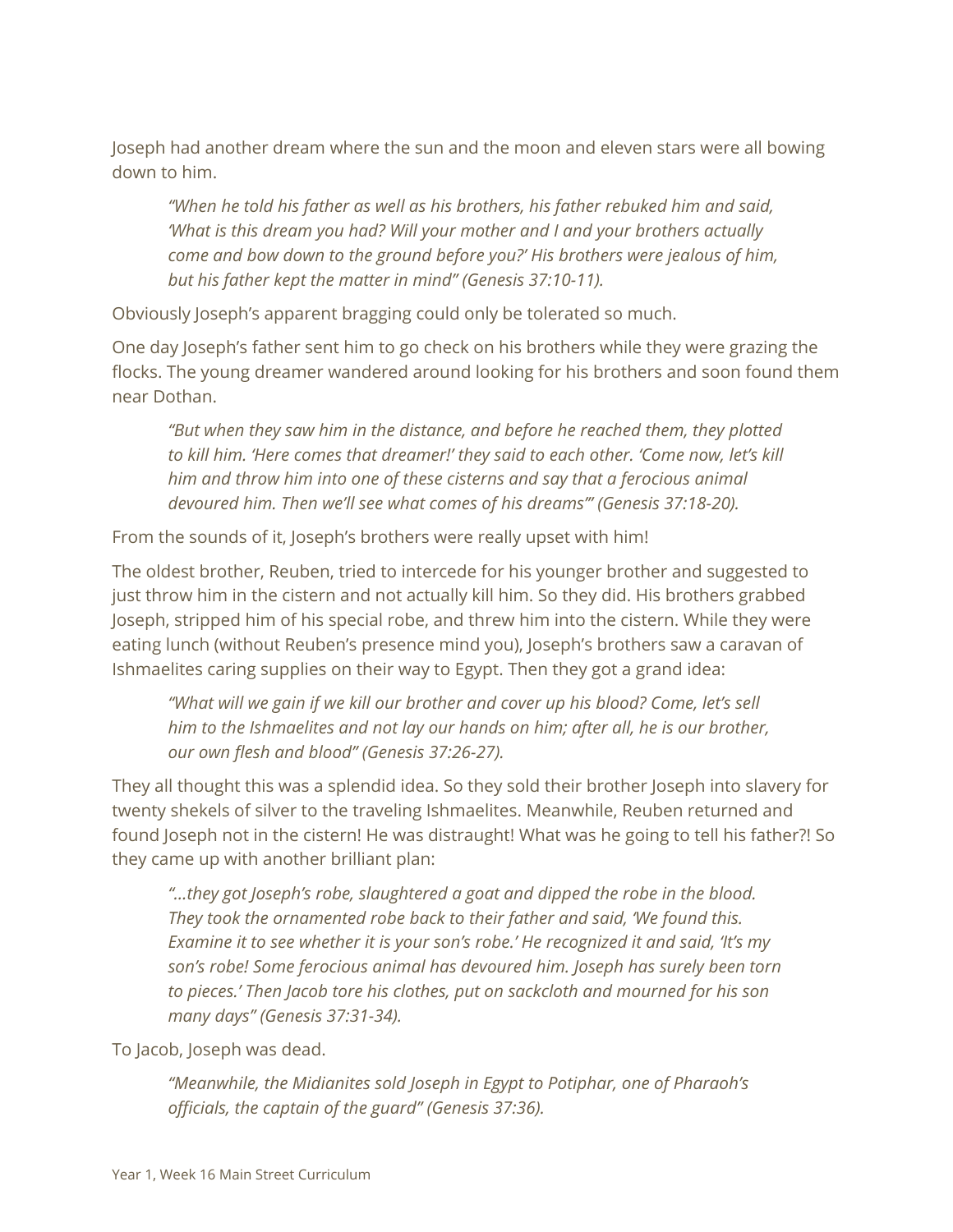Joseph's life journey, to this point, led him to slavery. What was going on? Was this God's plan? What possible good could come of this most unfortunate circumstance? We shall see...

### **Life Application**

This is a lesson in loving and tolerating family members. I don't know about you, but there is something about how your family can get under your skin like no one else! Joseph's brothers went as far as to almost kill him and then sell him off into slavery because of their festered hatred toward their younger brother. Should things have gotten that far? Of course not.

God asks us to love our neighbors, and no one lives more close to you than those in the next room (or the same room!). Tolerating and loving our family isn't easy. In fact, it is often the most difficult thing to do. And maybe we all have to go through the season of our lives where we fight and bicker and whine and complain about our siblings and family in order to love them.

But maybe, with God's help, we can bypass the normal course of events and actually love and care and build up our family first rather than frustrate and kick and scream. I also wonder if God designed the "family" to be a training ground for how to love. Perhaps, by practicing loving our family members we become more and more like Jesus...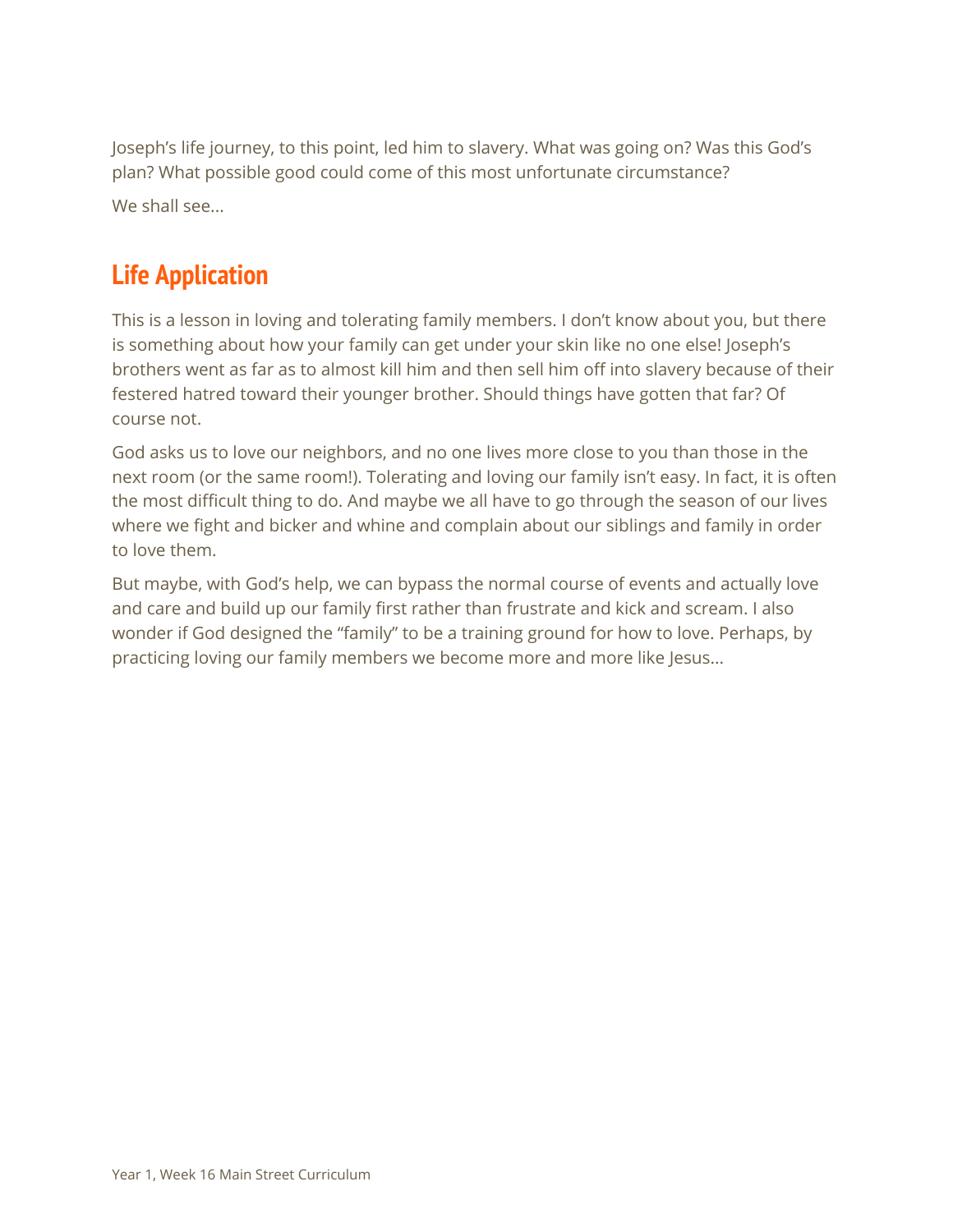#### **Review Questions**

- 1. Which of Jacob's (Israel) sons was not very well liked by his older brothers? Joseph.
- 2. Why did Joseph's brothers not like him? Their father, Jacob, favored him over the others. He told on his brothers to his father. Joseph had dreams about him being "superior" to the others. Bragger. Jacob sent Joseph to "check" up on his brothers.
- 3. What did Joseph's brothers want to do him one day? They wanted to kill him.
- 4. Which brother tried to "rescue" and "intercede" for Joseph (tried to prevent the other brothers from killing him)? Reuben.
- 5. What did the brothers end up doing to Joseph? They stripped him of his robe. They threw him into a cistern (a watering hole). They sold him as a slave to the Ishmaelites.
- 6. How did the brothers explain Joseph's disappearance to their father, Jacob (Israel)? They took the special robe and dipped it in animal blood and told Jacob that a wild animal had killed and eaten Joseph.
- 7. Who did the Ishmaelites sell Joseph to? An Egyptian named Potiphar, one of Pharaoh's officials and the captain of his guard.

## **Coloring Sheet**

Next page